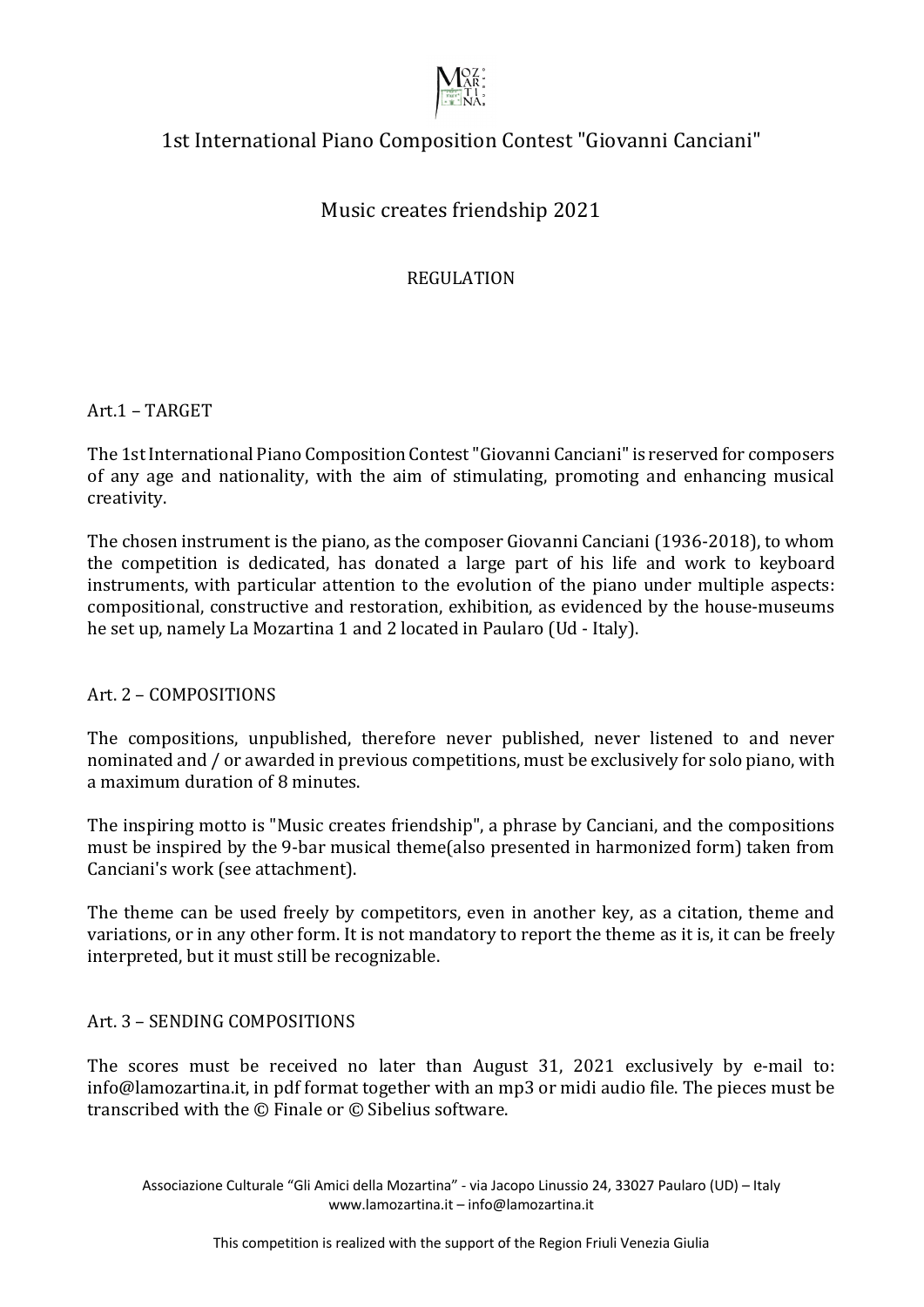

#### Art. 4 - ANONYMITY

The scores and any audio material sent, must not in any way and in any place bear the name of the candidate. Candidates must use a pseudonym, or a motto, in order to ensure anonymity during the evaluation phase by the jury. The secretariat will receive the materials by e-mail from the competitors, and will transmit them to the jurors exclusively through the pseudonym or motto chosen by the competitor, whose real name will remain anonymous until the end of the evaluations.

## Art. 5 - JURY AND AWARDS

All the pieces received will be evaluated by a jury made up of three well-known musicians, who will express their opinion for the identification of an absolute winner. There are no ex aequo and may be indicated up to a maximum of three other competitors "with particular distinction".

The jury, distinguished by well-known artistic personalities, each with their own specificities, in the fields of classical music, soundtracks, jazz, experimentation and contemporary art, will be composed of Luca Ciammarughi (President), Remo Anzovino and Stefano Battaglia.

The author or the author of the winning composition will receive a diploma and a cash prize of  $\epsilon$  1,000.00 including tax withholdings. A diploma of merit will be awarded to the three competitors "with particular distinction".

#### Art. 6 - PROCLAMATION

The proclamation will take place on the occasion of the San Martino in Carnia Concerts (November-December 2021, on a date to be defined) and for the occasion the winning composition will be performed by a pianist chosen by the organization. The proclamation will also be reported on the website www.lamozartina.it and will be notified by e-mail to the author or author of the winning work and any reported with particular distinction.

# Art. 7 - OBLIGATIONS

Each competitor may submit only one composition and undertakes not to disseminate, publish or have performed the piece sent to the 1st "Giovanni Canciani" International Piano Composition Contest, under penalty of forfeiture of any right to any prize.

#### Art. 8 - REGISTRATION

Participation in the competition takes place exclusively through the duly completed registration form, accompanied by the payment of a registration fee of 50.00 euros. This fee